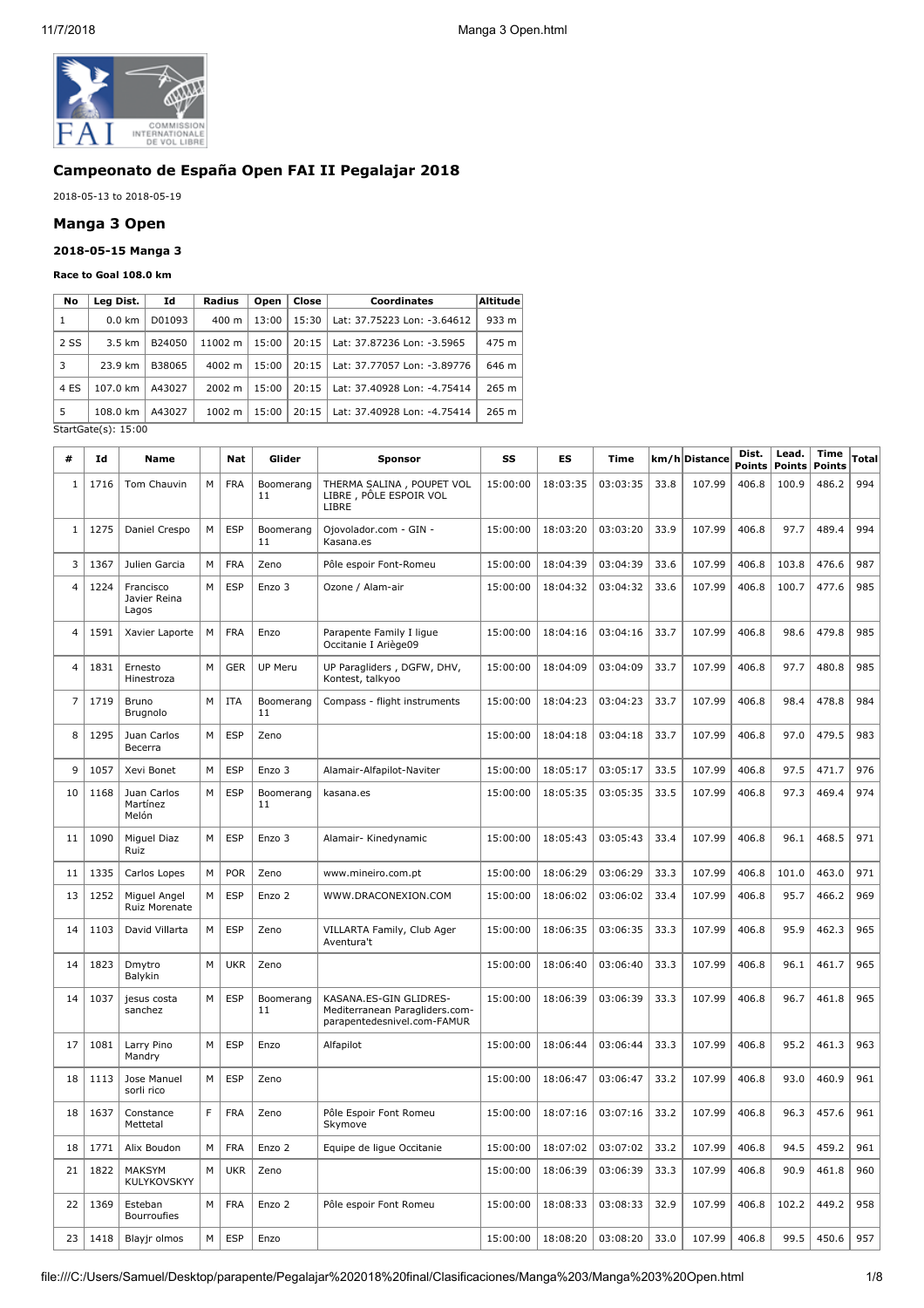| #  | Ιd   | Name                                       |             | <b>Nat</b> | Glider   | <b>Sponsor</b>                                                  | SS       | ES                             | Time     |      | km/h Distance | Dist.<br>Points | Lead.<br><b>Points</b> | Time<br><b>Points</b> | Total |
|----|------|--------------------------------------------|-------------|------------|----------|-----------------------------------------------------------------|----------|--------------------------------|----------|------|---------------|-----------------|------------------------|-----------------------|-------|
| 24 | 1028 | Luis Linde<br>Contreras                    | M           | <b>ESP</b> | Enzo 2   | Niviuk - Skywalk Esp. - Draco -<br>Acs Sport                    | 15:00:00 | 18:07:30                       | 03:07:30 | 33.1 | 107.99        | 406.8           | 92.0                   | 456.1                 | 955   |
| 25 | 1006 | José Javier<br>Álvarez<br>Castillejo       | M           | <b>ESP</b> | Enzo 3   | Alamair                                                         | 15:00:00 | 18:09:13                       | 03:09:13 | 32.8 | 107.99        | 406.8           | 100.7                  | 445.0                 | 953   |
| 26 | 1267 | felix rodriguez<br>fernandez               | M           | <b>ESP</b> | Enzo 2   | OZONE-NACEX-CERTIKA-<br>ALFAPILOT - JULBO                       | 15:00:00 | 18:09:23                       | 03:09:23 | 32.8 | 107.99        | 406.8           | 101.3                  | 443.9                 | 952   |
| 27 | 1673 | lombardi<br>Gregoire                       | M           | <b>FRA</b> | Enzo 3   | pole espoir font romeu /<br>departement AIN                     | 15:00:00 | 18:09:05                       | 03:09:05 | 32.8 | 107.99        | 406.8           | 98.0                   | 445.8                 | 951   |
| 28 | 1169 | Fernando<br>Sarralde<br>Vizuete            | M           | <b>ESP</b> | Zeno     | ALMENDRAS SARRALDE                                              | 15:00:00 | 18:07:41                       | 03:07:41 | 33.1 | 107.99        | 406.8           | 87.8                   | 454.9                 | 950   |
| 29 | 1747 | António José<br>Tabanez<br>Fonseca         | M           | <b>POR</b> | Enzo     |                                                                 | 15:00:00 | 18:09:12                       | 03:09:12 | 32.8 | 107.99        | 406.8           | 95.7                   | 445.1                 | 948   |
| 30 | 1067 | Daniel<br>Gonzalez Rizo                    | M           | <b>ESP</b> | Peak 4   | www.alfapilot.com                                               | 15:00:00 | 18:09:14                       | 03:09:14 | 32.8 | 107.99        | 406.8           | 95.3                   | 444.9                 | 947   |
| 31 | 1697 | <b>Bruno Mota</b>                          | M           | <b>POR</b> | Enzo 3   |                                                                 | 15:00:00 | 18:08:56                       | 03:08:56 | 32.9 | 107.99        | 406.8           | 89.5                   | 446.8                 | 943   |
| 32 | 1236 | José manuel<br>Reina lagos                 | M           | <b>ESP</b> | Zeno     | Excavaciones v transportes<br>Benalvalle sl                     | 15:00:00 | 18:09:59                       | 03:09:59 | 32.7 | 107.99        | 406.8           | 95.2                   | 440.2                 | 942   |
| 33 | 1840 | noah locatelli                             | M           | <b>FRA</b> | Zeno     | POLE ESPOIR VOL LIBRE + SKY<br><b>MOVE</b>                      | 15:00:00 | 18:10:23                       | 03:10:23 | 32.6 | 107.99        | 406.8           | 96.5                   | 437.8                 | 941   |
| 34 | 1420 | Vasile Bogdan<br>Clinciu                   | M           | <b>ESP</b> | Zeno     | Paragliding-romania.ro                                          | 15:00:00 | 18:09:26                       | 03:09:26 | 32.8 | 107.99        | 406.8           | 80.0                   | 443.6                 | 930   |
| 35 | 1653 | Ben Empson                                 | M           | <b>GBR</b> | Zeno     | www.parashop.es,<br>www.profitablewebprojects.com               | 15:00:00 | 18:09:09                       | 03:09:09 | 32.8 | 107.99        | 406.8           | 77.1                   | 445.4                 | 929   |
| 36 | 1254 | <b>GREGORIO</b><br>GONZALEZ<br>OLIVA       | M           | <b>ESP</b> | Enzo 3   | TENERFLY / NIVEL 21                                             | 15:00:00 | 18:12:07                       | 03:12:07 | 32.3 | 107.99        | 406.8           | 91.9                   | 427.4                 | 926   |
| 37 | 1047 | Roger Pifarré<br>Abad                      | M           | <b>ESP</b> | Zeno     | Ager Aventura't                                                 | 15:00:00 | 18:13:16                       | 03:13:16 | 32.1 | 107.99        | 406.8           | 86.4                   | 420.7                 | 914   |
| 38 | 1231 | Cecilio<br>Valenzuela<br>Requena           | M           | <b>ESP</b> | Zeno     | De Nube a Nube                                                  | 15:00:00 | 18:16:23                       | 03:16:23 | 31.6 | 107.99        | 406.8           | 95.7                   | 403.2                 | 906   |
| 39 | 1762 | José Dinis<br>Carvalho                     | M           | <b>POR</b> | Zeno     | MoldartPovoa                                                    | 15:00:00 | 18:15:01                       | 03:15:01 | 31.8 | 107.99        | 406.8           | 85.4                   | 410.8                 | 903   |
| 40 | 1858 | Eusebio<br>Soares<br>Eusebio<br>Soares.    | M           | <b>POR</b> | Enzo 3   | Soares & Soares                                                 | 15:00:00 | 18:17:02                       | 03:17:02 | 31.5 | 107.99        | 406.8           | 91.6                   | 399.6                 | 898   |
| 41 | 1690 | Juan García<br>Riquelme                    | ${\sf M}$   | ESP        | Enzo 3   | Cerrajeriasierranorte                                           |          | 15:00:00   18:18:28   03:18:28 |          | 31.3 | 107.99        | 406.8           | 87.5                   | 391.9                 | 886   |
| 42 | 1076 | Paco Navarro<br>González                   | М           | <b>ESP</b> | Zeno     |                                                                 | 15:00:00 | 18:19:27                       | 03:19:27 | 31.1 | 107.99        | 406.8           | 84.1                   | 386.6                 | 878   |
| 43 | 1017 | Xavier<br>Berneda                          | M           | <b>ESP</b> | Zeno 3   | MunichSports.com -<br>Parashop.es - FlyFox -<br>DuuoShoes.com - | 15:00:00 | 18:23:23                       | 03:23:23 | 30.5 | 107.99        | 406.8           | 88.7                   | 366.1                 | 862   |
| 44 | 1608 | Bogdan Bialka                              | M           | IRL        | Enzo 3   | <b>MYSELF</b>                                                   | 15:00:00 | 18:25:50                       | 03:25:50 | 30.2 | 107.99        | 406.8           | 95.9                   | 353.7                 | 856   |
| 45 | 1821 | Ricardo<br>Manuel Bastos<br>Rodrigues      | M           | <b>POR</b> | Zeno     | paragliding.BSTOKED.net;<br><b>Azores Airlines</b>              | 15:00:00 | 18:27:34                       | 03:27:34 | 29.9 | 107.99        | 406.8           | 91.0                   | 345.0                 | 843   |
| 46 | 1624 | Chouraqui<br>Denis                         | M           | <b>FRA</b> | Enzo 3   |                                                                 | 15:00:00 | 18:29:51                       | 03:29:51 | 29.6 | 107.99        | 406.8           | 89.3                   | 333.8                 | 830   |
| 47 | 1411 | Joanna Di<br>Grigoli                       | $\mathsf F$ | <b>VEN</b> | Zeno     | Gin Gliders                                                     | 15:00:00 | 18:31:36                       | 03:31:36 | 29.3 | 107.99        | 406.8           | 88.0                   | 325.3                 | 820   |
| 48 | 1009 | Andres<br>francisco<br>SANCHEZ<br>MARTINEZ | M           | <b>ESP</b> | Xc Racer | aerofly.es                                                      | 15:00:00 | 18:32:01                       | 03:32:01 | 29.3 | 107.99        | 406.8           | 82.4                   | 323.2                 | 812   |
| 49 | 1843 | Ivan Haas                                  | M           | <b>FRA</b> | Klimber  | Pole Spoir Font- Romeu                                          | 15:00:00 | 18:31:40                       | 03:31:40 | 29.3 | 107.99        | 406.8           | 77.0                   | 324.9                 | 809   |
| 50 | 1864 | Raisson Adrien                             | M           | <b>FRA</b> | Spice    | Pôle Espoir Font Romeu /<br>Darentasia / Neo                    | 15:00:00 | 18:32:06                       | 03:32:06 | 29.3 | 107.99        | 406.8           | 77.9                   | 322.8                 | 808   |
| 51 | 1053 | Toño Martinez<br>Perez de Cea              | M           | <b>ESP</b> | Xc Racer | Piloto xcracer con mucho Flow                                   | 15:00:00 | 18:32:14                       | 03:32:14 | 29.3 | 107.99        | 406.8           | 76.7                   | 322.2                 | 806   |
| 52 | 1025 | Manuel Nieto<br>Maestre                    | M           | <b>ESP</b> | Zeno     |                                                                 | 15:00:00 | 18:32:52                       | 03:32:52 | 29.2 | 107.99        | 406.8           | 78.1                   | 319.1                 | 804   |
| 53 | 1827 | Jonathan<br>Hugh Marsh                     | M           | <b>GBR</b> | Zeno     |                                                                 | 15:00:00 | 18:30:50                       | 03:30:50 | 29.5 | 107.99        | 406.8           | 52.3                   | 329.0                 | 788   |
| 54 | 1063 | Edmund<br>Benjamin<br>Kendall              | M           | <b>USA</b> | Zeno     | Warren Films                                                    | 15:00:00 | 18:41:15                       | 03:41:15 | 28.1 | 107.99        | 406.8           | 75.1                   | 279.7                 | 762   |
| 55 | 1027 | Cristo Afonso                              | M           | <b>ESP</b> | Zeno     | Kangaroo Tandem Paragliding                                     | 15:00:00 | 18:42:58                       | 03:42:58 | 27.8 | 107.99        | 406.8           | 57.9                   | 271.9                 | 737   |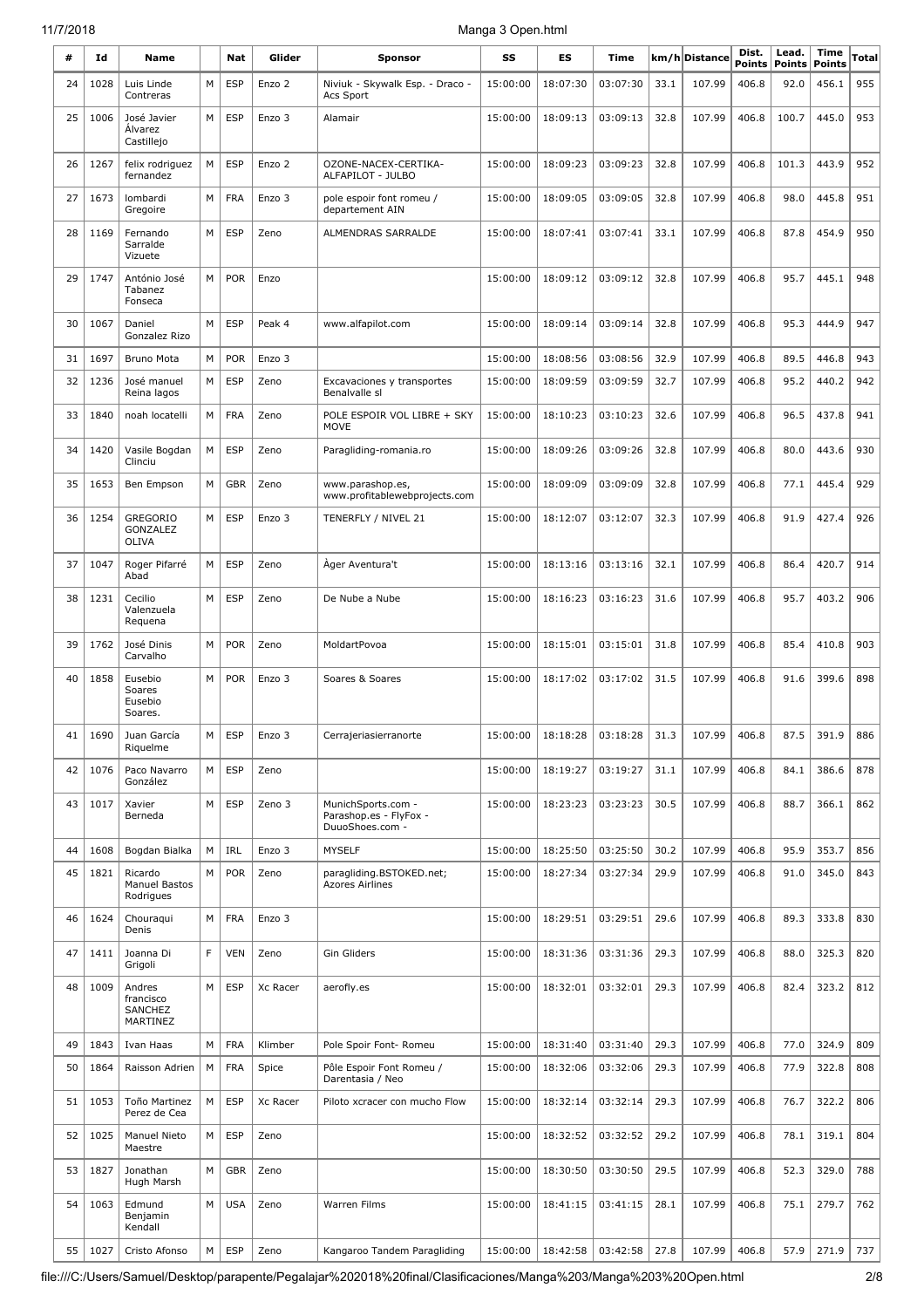| #  | Id      | Name                                              |   | Nat           | Glider                  |                                             | SS       | ES                  | Time     |      | km/h Distance | Dist.         | Lead.         | Time          | Total |
|----|---------|---------------------------------------------------|---|---------------|-------------------------|---------------------------------------------|----------|---------------------|----------|------|---------------|---------------|---------------|---------------|-------|
|    |         |                                                   |   |               |                         | Sponsor                                     |          |                     |          |      |               | <b>Points</b> | <b>Points</b> | <b>Points</b> |       |
| 55 | 1577    | Leszek<br>Ziolkowski                              | M | POL           | Enzo                    | Green Dragons, XcJunkies                    | 15:00:00 | 18:42:20            | 03:42:20 | 27.9 | 107.99        | 406.8         | 55.4          | 274.8         | 737   |
| 57 | 1240    | roberto librizzi                                  | M | <b>ITA</b>    | XC Race                 | flytenerife                                 | 15:00:00 | 18:48:27            | 03:48:27 | 27.2 | 107.99        | 406.8         | 75.8          | 247.1         | 730   |
| 58 | 1191    | Andoni<br>Aristondo<br>Atxega                     | M | <b>ESP</b>    | Boomerang<br>10         |                                             | 15:00:00 | 18:43:05            | 03:43:05 | 27.8 | 107.99        | 406.8         | 36.0          | 271.3         | 714   |
| 59 | 1621    | SALVADOR<br>RIPOLL DÍAZ                           | M | <b>ESP</b>    | Zeno                    | <b>VLA</b>                                  | 15:00:00 | 18:51:16            | 03:51:16 | 26.8 | 107.99        | 406.8         | 63.8          | 234.5         | 705   |
| 60 | 1118    | José Ignacio<br>Arévalo Guede                     | M | <b>ESP</b>    | Artik 5                 | NIVIUK - CIVA - ALFAPILOT -<br><b>JULBO</b> | 15:00:00 | 18:53:51            | 03:53:51 | 26.6 | 107.99        | 406.8         | 50.5          | 223.1         | 680   |
| 61 | 1106    | Francisco<br>Alcalá Molina                        | М | <b>ESP</b>    | Zeno                    | sebasfly.com                                | 15:00:00 | 18:54:49            | 03:54:49 | 26.4 | 107.99        | 406.8         | 48.7          | 218.9         | 674   |
| 62 | 1096    | Juan Maiza<br>Otaño                               | M | <b>ESP</b>    | Cayenne 5               | SKYWALK- Federacion VASCA                   | 15:00:00 | 18:55:49            | 03:55:49 | 26.3 | 107.99        | 406.8         | 48.4          | 214.5         | 670   |
| 63 | 1414    | Fabián Déniz<br>Quintana                          | М | <b>ESP</b>    | Mantra 6                |                                             | 15:00:00 | 19:09:07            | 04:09:07 | 24.9 | 107.99        | 406.8         | 43.3          | 157.6         | 608   |
| 64 | 1309    | Roman<br>Olyukhnych                               | М | <b>UKR</b>    | Zeno                    | <b>APCO</b>                                 | 15:00:00 | 19:22:50            | 04:22:50 | 23.6 | 107.99        | 406.8         | 55.2          | 100.9         | 563   |
| 65 | 1036    | <b>Txus Blanco</b><br>Zabaleta                    | M | <b>ESP</b>    | <b>NEXUS</b>            |                                             | 15:00:00 | 19:22:42            | 04:22:42 | 23.6 | 107.99        | 406.8         | 51.5          | 101.4         | 560   |
| 66 | 1758    | Gari arabolaza<br>zabala                          | M | <b>ESP</b>    | Mentor 5                |                                             | 15:00:00 | 19:19:31            | 04:19:31 | 23.9 | 107.99        | 406.8         | 37.3          | 114.4         | 559   |
| 67 | 1329    | Joseba Sobrón<br>Mendibil                         | M | <b>ESP</b>    | Peak 3                  | E.S.C.A.N.P.A                               | 15:00:00 | 19:17:11            | 04:17:11 | 24.1 | 107.99        | 406.8         | 26.3          | 124.0         | 557   |
| 68 | 1044    | Ignasi Pons<br>Guasch                             | M | <b>ESP</b>    | Artik 5                 |                                             | 15:00:00 | 19:18:17            | 04:18:17 | 24.0 | 107.99        | 406.8         | 22.7          | 119.5         | 549   |
| 69 | 1100    | luis Frechín                                      | М | <b>ESP</b>    | Artik 5                 |                                             | 15:00:00 | 19:20:12            | 04:20:12 | 23.9 | 107.99        | 406.8         | 23.5          | 111.6         | 542   |
| 70 | 1259    | Enric Moyés<br>Valls                              | M | <b>ESP</b>    | Sigma 10                |                                             | 15:00:00 | 19:30:07            | 04:30:07 | 23.0 | 107.99        | 406.8         | 38.2          | 71.5          | 517   |
| 71 | 1396    | Paulo Silva                                       | М | <b>POR</b>    | Boomerang<br>11         | 126                                         | 15:00:00 |                     |          |      | 105.73        | 398.3         | 100.0         |               | 498   |
| 72 | 1687    | Nelson<br>Pacheco                                 | M | <b>POR</b>    | Enzo 3                  | Wonderangulo                                | 15:00:00 |                     |          |      | 105.66        | 398.1         | 97.4          |               | 496   |
| 72 | 1112    | Javi Canudas<br>Osuna                             | M | <b>ESP</b>    | Boomerang<br><b>GTO</b> | www.mallorcaparapente.es                    | 15:00:00 | 19:31:15            | 04:31:15 | 22.9 | 107.99        | 406.8         | 21.8          | 66.9          | 496   |
| 74 | 1333    | Diego<br>Echegoyen<br>Mendioroz                   | M | <b>ESP</b>    | Iota 2                  |                                             | 15:00:00 | 19:32:39            | 04:32:39 | 22.8 | 107.99        | 406.8         | 17.8          | 61.3          | 486   |
|    | 75 1850 | Cristóbal<br>García Morales                       |   | $M \vert$ ESP | Triton 2                |                                             |          | 15:00:00   19:40:29 | 04:40:29 | 22.1 | 107.99        | 406.8         | 42.2          | 30.2          | 479   |
| 76 | 1826    | Luis<br>Guilherme<br>Almeida Bento<br>Nunes       | M | POR           | Enzo                    |                                             | 15:00:00 |                     |          |      | 97.27         | 366.5         | 89.7          |               | 456   |
| 77 | 1189    | Virgilio Ortiz<br>Martín                          | М | <b>ESP</b>    | Triton 2                |                                             | 15:00:00 |                     |          |      | 102.23        | 385.1         | 44.5          |               | 430   |
| 78 | 1205    | Roberto Hijón<br>Neira                            | M | <b>ESP</b>    | Xc Racer                | SIENTETELIBRE                               | 15:00:00 | 19:47:44            | 04:47:44 | 21.6 | 107.99        | 406.8         | 18.7          | 1.9           | 427   |
| 79 | 1164    | Juanma Garcia<br>Guerrero                         | M | <b>ESP</b>    | Queen                   | ParaShop                                    | 15:00:00 | 19:47:40            | 04:47:40 | 21.6 | 107.99        | 406.8         | 13.5          | 2.1           | 422   |
| 80 | 1083    | Alvaro<br>Castellano<br>Molina                    | М | <b>ESP</b>    | Zeno                    | YOMISMO                                     | 15:00:00 |                     |          |      | 95.29         | 359.0         | 60.5          |               | 420   |
| 81 | 1838    | José felix<br>Hormaetxe<br>Henry                  | М | <b>ESP</b>    | Zeno                    | Asaken                                      | 15:00:00 |                     |          |      | 96.77         | 364.6         | 54.4          |               | 419   |
| 82 | 1043    | Luis Pol Bernal                                   | M | <b>ESP</b>    | Artik 5                 | Niviuk                                      | 15:00:00 |                     |          |      | 96.46         | 363.4         | 45.6          |               | 409   |
| 83 | 1136    | Jesus Torres<br>Gomez                             | М | <b>ESP</b>    | zeno                    |                                             | 15:00:00 |                     |          |      | 104.27        | 392.8         | 10.2          |               | 403   |
| 84 | 1847    | jon Iriarte<br>arenaza                            | М | <b>ESP</b>    | Cayenne 5               |                                             | 15:00:00 |                     |          |      | 96.44         | 363.3         | 36.7          |               | 400   |
| 84 | 1093    | javier gomez<br>de segura                         | М | <b>ESP</b>    | Sigma 8                 |                                             | 15:00:00 |                     |          |      | 100.79        | 379.7         | 20.4          |               | 400   |
| 86 | 1195    | <b>JESUS</b><br><b>MUELAS</b><br><b>ESCAMILLA</b> | M | <b>ESP</b>    | Sector                  |                                             | 15:00:00 |                     |          |      | 96.32         | 362.9         | 18.3          |               | 381   |
| 87 | 1187    | <b>FRANCISCO</b><br>ANGEL<br>HORMIGO GIL          | M | <b>ESP</b>    | Zeno                    |                                             | 15:00:00 |                     |          |      | 96.12         | 362.1         | 14.3          |               | 376   |
| 88 | 1073    | Eduardo Lindo<br>Mimoso                           | М | <b>ESP</b>    | Peak 4                  |                                             | 15:00:00 |                     |          |      | 98.25         | 370.2         |               |               | 370   |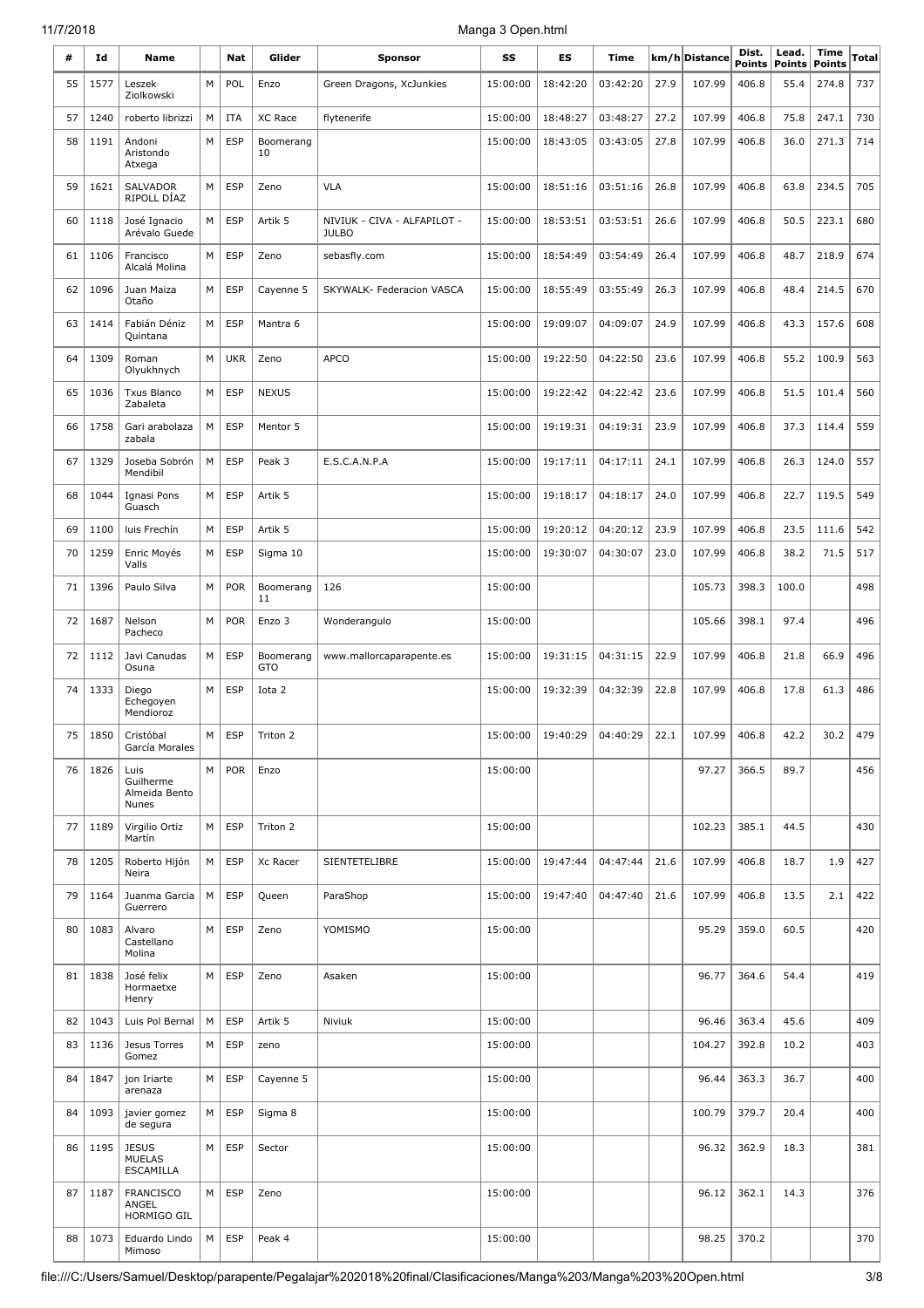| #   | Id   | Name                                             |             | Nat        | Glider            | <b>Sponsor</b>                             | SS       | ES | Time | km/h Distance | Dist.<br><b>Points</b> | Lead.<br>Points | <b>Time</b><br>Points | Total |
|-----|------|--------------------------------------------------|-------------|------------|-------------------|--------------------------------------------|----------|----|------|---------------|------------------------|-----------------|-----------------------|-------|
| 89  | 1266 | silvia ventura                                   | F           | POR        | Triton 2          | NOVA WIND                                  | 15:00:00 |    |      | 83.82         | 315.8                  | 36.2            |                       | 352   |
| 90  | 1141 | jaime<br>martinez<br>martinez                    | M           | <b>ESP</b> | Xc Racer          | parapentecompostela                        | 15:00:00 |    |      | 76.85         | 289.5                  | 60.8            |                       | 350   |
| 91  | 1117 | Mario Arque<br>Domingo                           | M           | <b>ESP</b> | Elan 2            | revista Parapente / Perfils                | 15:00:00 |    |      | 78.15         | 294.4                  | 49.9            |                       | 344   |
| 92  | 1012 | Xabier<br>González Ruiz                          | M           | <b>ESP</b> | Peak 4            | <b>NIVIUK</b>                              | 15:00:00 |    |      | 76.25         | 287.3                  | 55.1            |                       | 342   |
| 93  | 1041 | Maite Moreno<br>Benito                           | F           | <b>ESP</b> | Zeno              | Alfapilot                                  | 15:00:00 |    |      | 65.95         | 248.5                  | 27.0            |                       | 276   |
| 94  | 1020 | Federico<br>Núñez Alcón                          | M           | <b>ESP</b> | Zeno              | Zahe.ropa                                  | 15:00:00 |    |      | 65.55         | 247.0                  | 24.6            |                       | 272   |
| 95  | 1066 | Rodolfo Pérez<br>Leunda                          | M           | <b>ESP</b> | Cayenne 5         | SKYWALK+Basque Country                     | 15:00:00 |    |      | 65.46         | 246.6                  | 23.6            |                       | 270   |
| 96  | 1180 | Luis<br>Castellanos<br>Jimenez                   | M           | <b>ESP</b> | Zeno              | draco                                      | 15:00:00 |    |      | 62.40         | 235.1                  | 27.2            |                       | 262   |
| 97  | 1643 | Cecilia<br>Valenzuela<br>Agüí                    | $\mathsf F$ | <b>ESP</b> | Ikuma             |                                            | 15:00:00 |    |      | 64.97         | 244.8                  | 6.9             |                       | 252   |
| 98  | 1074 | Oskar Benito                                     | M           | <b>ESP</b> | Artik 5           |                                            | 15:00:00 |    |      | 59.61         | 224.6                  | 12.1            |                       | 237   |
| 99  | 1134 | Javier<br>(Keniata)<br>Ruiz-Larrea de<br>Tuero   | M           | <b>ESP</b> | Mantra 6          | <b>ALAMAIR</b>                             | 15:00:00 |    |      | 60.20         | 226.8                  | 6.4             |                       | 233   |
| 100 | 1680 | Ricardo<br>Rodríguez<br>Moratilla                | M           | <b>ESP</b> | Delta 3           |                                            | 15:00:00 |    |      | 60.90         | 229.4                  | 2.1             |                       | 232   |
| 101 | 1366 | Oriol Cervelló<br>Nogués                         | M           | <b>ESP</b> | Cayenne 5         |                                            | 15:00:00 |    |      | 58.63         | 220.9                  | 3.1             |                       | 224   |
| 102 | 1288 | <b>SOFIA</b><br><b>REBOLLO</b><br><b>REBOLLO</b> | F           | <b>ESP</b> | Zeno              |                                            | 15:00:00 |    |      | 57.64         | 217.1                  |                 |                       | 217   |
| 103 | 1248 | jean marc<br>malhonda                            | M           | <b>FRA</b> | Zeno              | flytenerife                                | 15:00:00 |    |      | 50.86         | 191.6                  |                 |                       | 192   |
| 103 | 1166 | lorenzo nadali                                   | M           | ITA        | Enzo 2            | scientific team                            | 15:00:00 |    |      | 50.93         | 191.9                  |                 |                       | 192   |
| 105 | 1729 | Alain Marco<br>Curion Cirerol                    | M           | <b>ESP</b> | Triton 2          |                                            | 15:00:00 |    |      | 34.62         | 130.4                  |                 |                       | 130   |
| 106 | 1800 | Dani Martínez<br>Alarcón                         | M           | <b>ESP</b> | Chili 4           | Skywalk España - Castillo de<br>Segura     | 15:00:00 |    |      | 33.16         | 124.9                  |                 |                       | 125   |
| 107 | 1182 | Alex<br>Oruesagasti<br>Diez                      | М           | <b>ESP</b> | Sigma 10          |                                            | 15:00:00 |    |      | 31.99         | 120.5                  |                 |                       | 121   |
| 108 | 1261 | Albert Pol Font                                  | M           | <b>ESP</b> | Ikuma             |                                            | 15:00:00 |    |      | 30.78         | 116.0                  |                 |                       | 116   |
| 109 | 1005 | Oscar Falcon<br>Soldevila                        | M           | <b>ESP</b> | Peak 4            |                                            | 15:00:00 |    |      | 27.61         | 104.0                  |                 |                       | 104   |
| 109 | 1084 | Jordi Masanés<br>Mateos                          | M           | <b>ESP</b> | Artik 5           | Viatges Masanés /<br>www.alioth.cat        | 15:00:00 |    |      | 27.68         | 104.3                  |                 |                       | 104   |
| 111 | 1287 | Nando Silla<br>Martínez                          | M           | <b>ESP</b> | Cure              | entrenuvols.com, fdacv.com,<br>appifly.org | 15:00:00 |    |      | 24.87         | 93.7                   |                 |                       | 94    |
| 112 | 1088 | Maite Uribarri<br>Sarasola                       | F           | <b>ESP</b> | Swift             | <b>NO</b>                                  | 15:00:00 |    |      | 19.69         | 74.2                   |                 |                       | 74    |
| 113 | 1146 | Felix Azagra<br>Navascues                        | M           | <b>ESP</b> | Artik 5           |                                            | 15:00:00 |    |      | 17.69         | 66.7                   |                 |                       | 67    |
| 114 | 1049 | Francisco<br>Javier Posada<br>Alonso             | M           | <b>ESP</b> | Delta 2           | <b>POTES</b>                               | 15:00:00 |    |      | 17.02         | 64.1                   |                 |                       | 64    |
| 115 | 1048 | Miquel Angel<br>Pifarré Boix                     | M           | <b>ESP</b> | Zeno              | Àger Aventura't                            | 15:00:00 |    |      | 16.65         | 62.7                   |                 |                       | 63    |
| 116 | 1830 | Jordi Roset<br>llobet                            | M           | <b>ESP</b> | Swift             |                                            | 15:00:00 |    |      | 13.77         | 51.9                   |                 |                       | 52    |
| 117 | 1045 | Alfredo<br>Sanchez<br>Chacon                     | M           | <b>ESP</b> | Cayenne 5         | SKYWALK - CLUB ALAIRE                      | 15:00:00 |    |      | 6.36          | 24.0                   |                 |                       | 24    |
| 118 | 1657 | Miguel Fajardo<br>Hermoso                        | M           | <b>ESP</b> | Zeno              | Alamair                                    |          |    |      | 4.77          | 18.0                   |                 |                       | 18    |
| 118 | 1401 | Joao Veiga<br>Rodrigues                          | M           | <b>POR</b> | Z-ALPS            | Alamair                                    |          |    |      | 4.85          | 18.3                   |                 |                       | 18    |
| 118 | 1358 | Gabriel<br>Cañada<br>Estébanez                   | M           | <b>ESP</b> | BALI <sub>2</sub> | Windtech Paragliders                       |          |    |      | 4.81          | 18.1                   |                 |                       | 18    |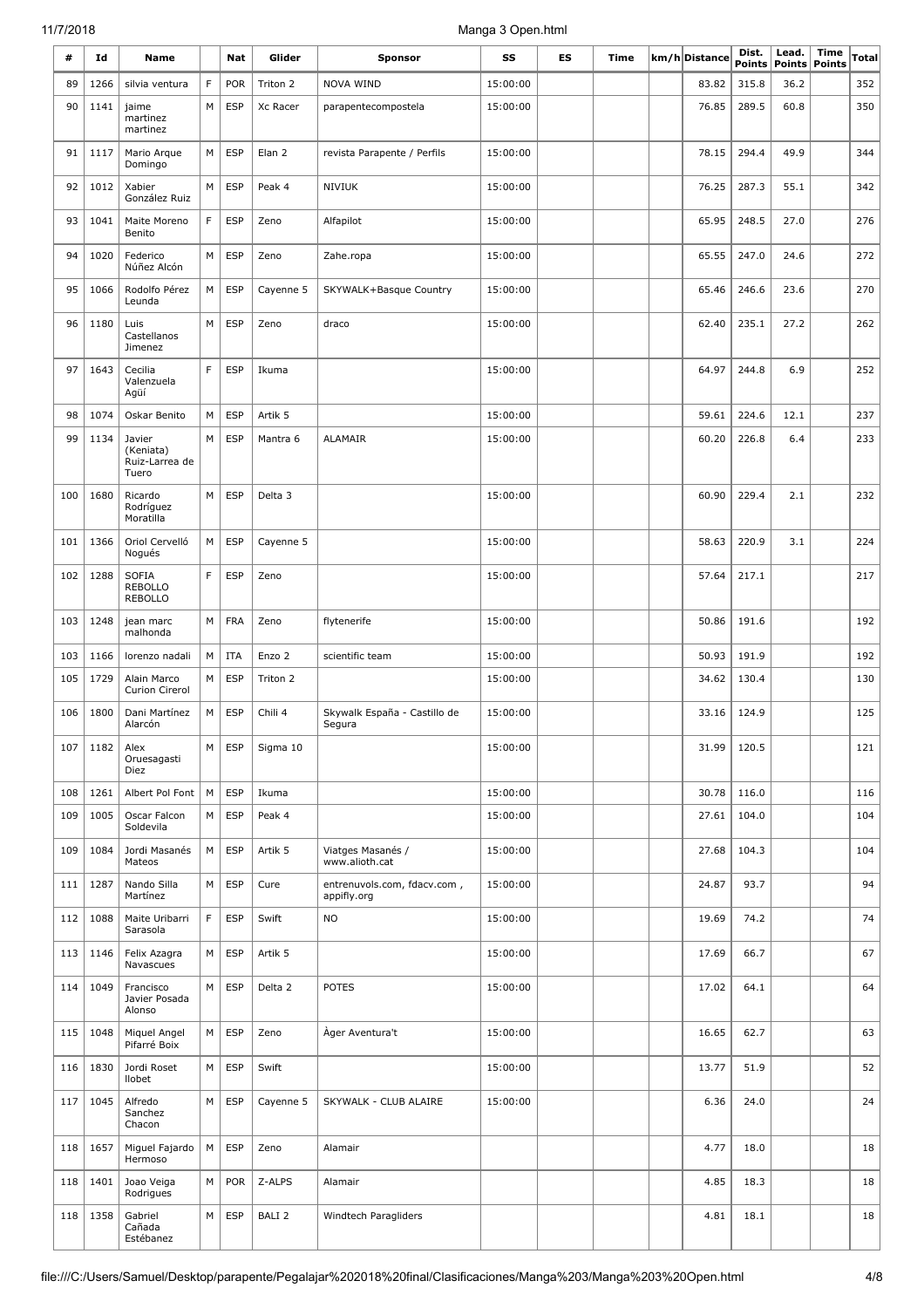| #   | Id   | Name                                  |             | Nat        | Glider                        | <b>Sponsor</b>       | SS | ES | Time | km/h Distance | Dist.<br><b>Points</b> | Lead.<br><b>Points</b> | Time<br><b>Points</b> | <b>Total</b> |
|-----|------|---------------------------------------|-------------|------------|-------------------------------|----------------------|----|----|------|---------------|------------------------|------------------------|-----------------------|--------------|
| 118 | 1109 | Vicente Gallart<br>Feria              | M           | <b>ESP</b> | Enzo 2                        |                      |    |    |      | 4.64          | 17.5                   |                        |                       | 18           |
| 122 | 1217 | <b>Miguel Casas</b><br>Suárez         | M           | <b>ESP</b> | Alpina 2                      |                      |    |    |      | 4.61          | 17.4                   |                        |                       | 17           |
| 123 | 1219 | Miguel Angel<br>Velasco<br>Fernández  | M           | <b>ESP</b> | Artik 4                       |                      |    |    |      | 4.21          | 15.8                   |                        |                       | 16           |
| 124 | 1050 | Mario Moreno<br>Andreu                | M           | <b>ESP</b> | Omega<br>Xalps 2              | <b>EOLOX</b>         |    |    |      | 4.08          | 15.4                   |                        |                       | 15           |
| 124 | 1052 | Vallès Milla<br>Pere                  | M           | <b>ESP</b> | Boomerang<br>GTO <sub>2</sub> |                      |    |    |      | 4.00          | 15.1                   |                        |                       | 15           |
| 124 | 1105 | Sergio Alcaraz<br>Pérez               | M           | <b>ESP</b> | Artik 3                       |                      |    |    |      | 4.00          | 15.1                   |                        |                       | 15           |
| 124 | 1291 | Manuel<br>Benitez<br>Fraysse          | М           | <b>ESP</b> | Delta 3                       |                      |    |    |      | 4.00          | 15.1                   |                        |                       | 15           |
| 124 | 1284 | Fernando<br>Gavin Gracia              | M           | <b>ESP</b> | Artik 5                       |                      |    |    |      | 4.00          | 15.1                   |                        |                       | 15           |
| 124 | 1270 | Azahara<br>Velasco<br>Nevado          | F           | <b>ESP</b> | Ikuma                         |                      |    |    |      | 4.00          | 15.1                   |                        |                       | 15           |
| 124 | 1179 | Francisco<br>Arenas<br>Hernando       | M           | <b>ESP</b> | Omega 9                       | no                   |    |    |      | 4.00          | 15.1                   |                        |                       | 15           |
| 124 | 1832 | JUAN JOSÉ<br>LAFUENTE<br><b>BELLO</b> | M           | <b>ESP</b> | Xc Racer                      |                      |    |    |      | 4.00          | 15.1                   |                        |                       | 15           |
| 124 | 1364 | Carlos<br>Palacios<br>Aguedo          | M           | <b>ESP</b> | lotus                         | Aerofly              |    |    |      | 4.00          | 15.1                   |                        |                       | 15           |
| 124 | 1430 | Robert<br>Jimenez<br>Blanco           | M           | <b>ESP</b> | Elan                          | Bodega Maitaren      |    |    |      | 4.10          | 15.4                   |                        |                       | 15           |
| 124 | 1406 | Roberto<br>Carballeira<br>Álvarez     | M           | <b>ESP</b> | Summit<br>XC3                 |                      |    |    |      | 4.00          | 15.1                   |                        |                       | 15           |
| 124 | 1255 | José Manuel<br>Morales                | M           | <b>ESP</b> | Bali 2                        |                      |    |    |      | 4.00          | 15.1                   |                        |                       | 15           |
| 124 | 1032 | Mateu<br>Bendicho                     | M           | <b>ESP</b> | Summit<br>XC4                 |                      |    |    |      | 4.00          | 15.1                   |                        |                       | 15           |
| 124 | 1436 | Ana Maria<br>Sancho<br>Frisuelos      | F           | <b>ESP</b> | Airlight                      | www.monteholiday.com |    |    |      | 4.00          | 15.1                   |                        |                       | 15           |
| 124 | 1820 | Emilia Nevado<br>Maroco               | $\mathsf F$ | <b>ESP</b> | Hook 3                        |                      |    |    |      | 4.00          | 15.1                   |                        |                       | 15           |

#### **Notes**

| Td | Name                                           | Note |  |  |  |  |
|----|------------------------------------------------|------|--|--|--|--|
|    | 1105   Sergio Alcaraz Pérez   Distancia Minima |      |  |  |  |  |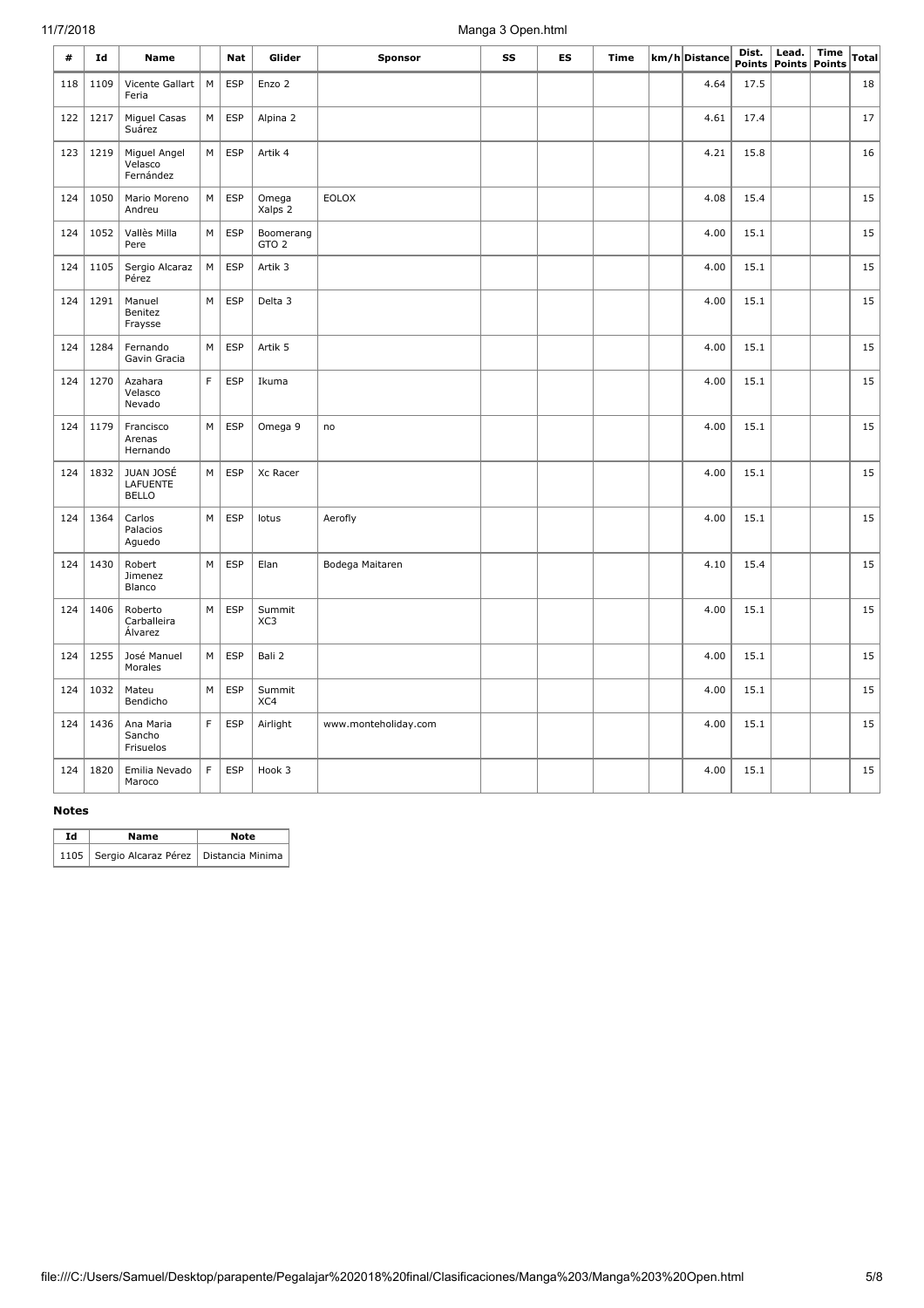# **Pilots absent from task (ABS)**

| Id   | Name               |  |  |  |  |  |
|------|--------------------|--|--|--|--|--|
| 1132 | Josep Altés Solé   |  |  |  |  |  |
| 1174 | Víctor Pérex Avila |  |  |  |  |  |
| 1340 | Primoz Susa        |  |  |  |  |  |

## **Pilots not yet processed (NYP)**

**Id Name**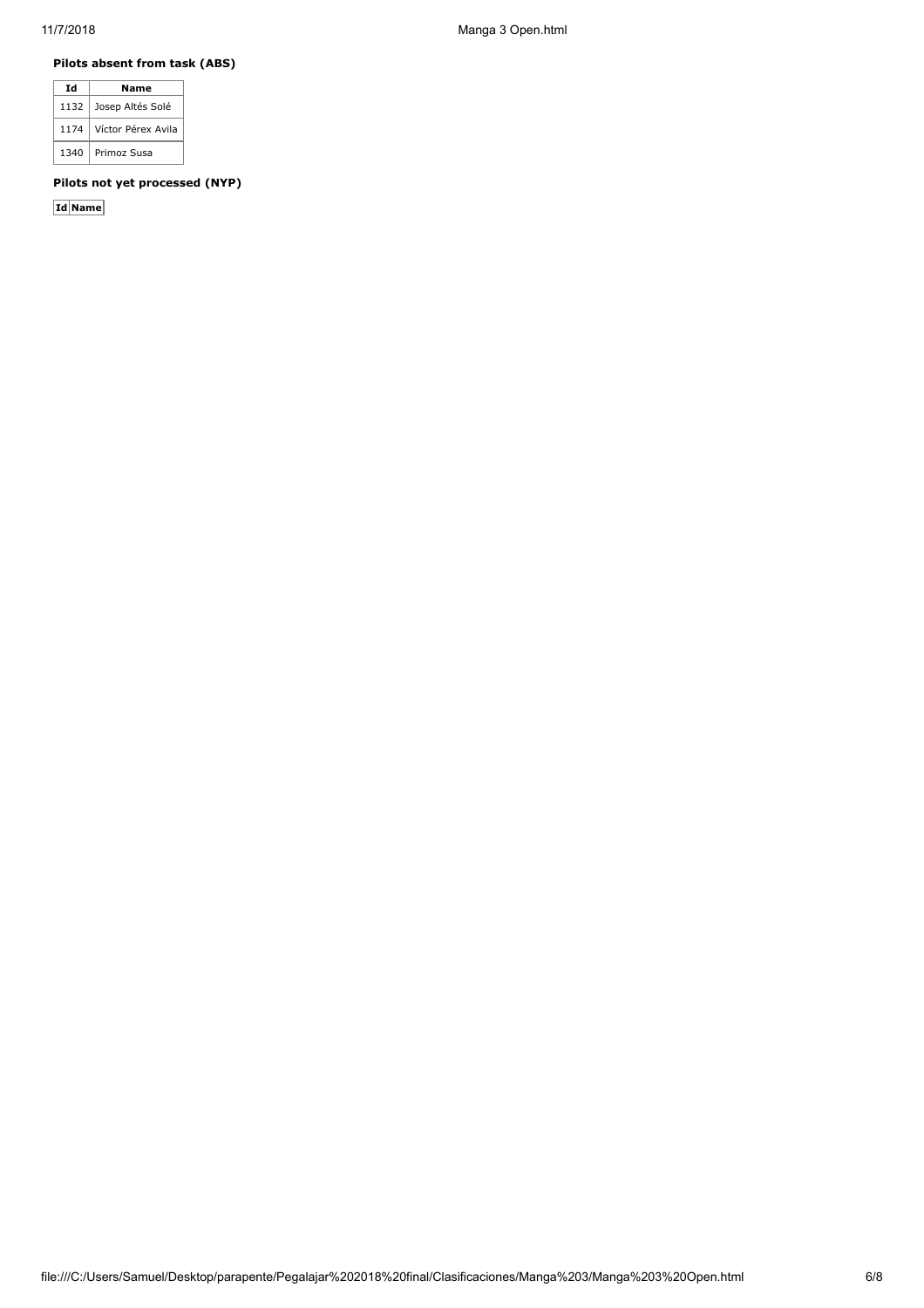# **Task statistics**

| param                           | value                     |
|---------------------------------|---------------------------|
| ss distance                     | 103.487                   |
| task_distance                   | 107.989                   |
| launch_to_ess_distance          | 106.99                    |
| no_of_pilots_present            | 138                       |
| no_of_pilots_flying             | 138                       |
| no_of_pilots_lo                 | 63                        |
| no_of_pilots_reaching_nom_dist  | 110                       |
| no_of_pilots_reaching_es        | 75                        |
| no of pilots reaching goal      | 75                        |
| sum_flown_distance              | 10795.913                 |
| best_dist                       | 107.989                   |
| best_time                       | 3.05555555555556          |
| worst_time                      | 4.79555555555556          |
| no_of_pilots_in_competition     | 141                       |
| no_of_pilots_landed_before_stop | 0                         |
| sum_dist_over_min               | 10266.945                 |
| sum real dist over min          | 10266.945                 |
| sum_flown_distances             | 10795.913                 |
| best_real_dist                  | 107.989                   |
| last_start_time                 | 2018-05-15T15:00:00+02:00 |
| first_start_time                | 2018-05-15T15:00:00+02:00 |
| first_finish_time               | 2018-05-15T18:03:20+02:00 |
| max_time_to_get_time_points     | 4.80357030250581          |
| no_of_pilots_with_time_points   | 75                        |
| goalratio                       | 0.543478260869565         |
| arrival_weight                  | 0                         |
| departure_weight                | 0                         |
| leading_weight                  | 0.103801927087614         |
| time_weight                     | 0.489351941984466         |
| distance_weight                 | 0.40684613092792          |
| smallest_leading_coefficient    | 2.21684822551272          |
| available_points_distance       | 406.84613092792           |
| available_points_time           | 489.351941984466          |
| available_points_departure      | 0                         |
| available_points_leading        | 103.801927087614          |
| available_points_arrival        | 0                         |
| time_validity                   | 1                         |
| launch_validity                 | 1                         |
| distance_validity               | 1                         |
| stop_validity                   | 1                         |
| day_quality                     | 1                         |
| ftv_day_validity                | 1                         |
| time_points_stop_correction     | 0                         |

## **Scoring formula settings**

| param      | value          |
|------------|----------------|
| id         | <b>PWC2016</b> |
| min dist   |                |
| nom dist   | 25             |
| nom time   |                |
| nom launch | 0.96           |